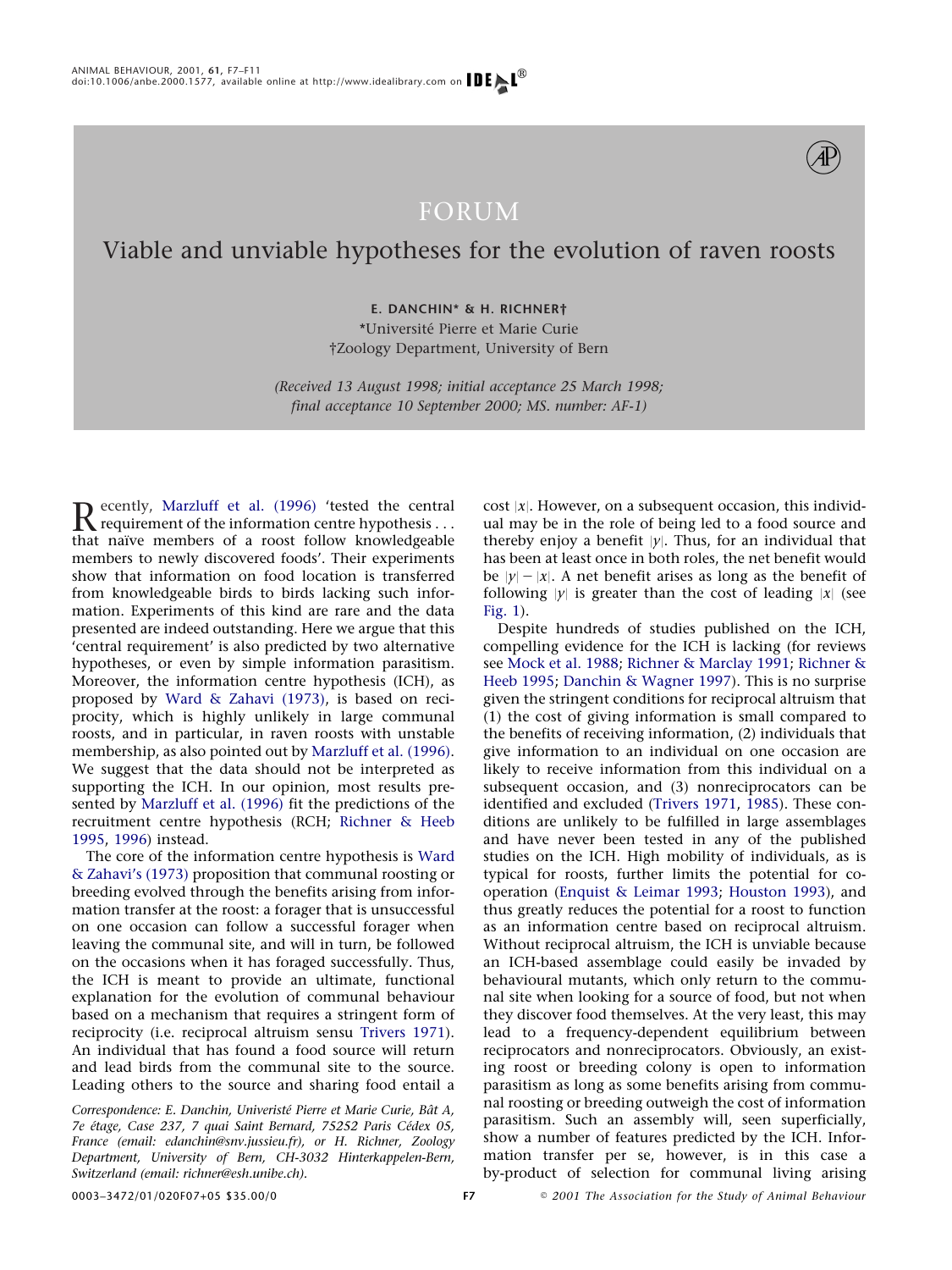<span id="page-1-0"></span>

**Figure 1.** Mechanism underlying the information centre hypothesis. Axes represent the costs (negative values) and benefits (positive values) of information parasitism in the followers (*Y* axis) and the leaders (*X* axis). An individual, A, locates a food source and returns to the communal site. In the role of a leader, it guides the colony or roostmates to its newly discovered feeding site. For A, returning and food sharing entail a cost |x|. Subsequently, individual A, now in the role of a follower, is led to a food source discovered by individual B and enjoys a benefit *y*. The net benefit for A is *y*−*x*. It is positive within the shaded area (i.e. for values of  $|y| > |x|$ ). This corresponds to what [Trivers \(1971](#page-4-4), [1985\)](#page-4-7) called reciprocal altruism. In this area, in a given event, the follower parasitizes the information of the leader, but individuals that give information to an individual on one occasion are likely to receive information from this individual on a subsequent occasion. This supposes that nonreciprocators can be identified and excluded.

through other benefits, but not the cause for the evolution of such a life-style. Communal living may include both communal roosting and communal breeding and their evolution can conceptually be based on similar pathways. Information parasitism though is much more likely to occur at breeding colonies because birds are obliged to return to feed their dependent offspring.

Several hypotheses have been proposed to account for communal roosting or breeding that do not require reciprocity [\(Danchin & Wagner 1997\)](#page-3-0). Such hypotheses may involve habitat selection ('traditional aggregation hypotheses': [Shields et al. 1988;](#page-4-9) [Brown et al. 1990;](#page-3-2) 'performance-based conspecific attraction hypothesis': [Monnat et al. 1990;](#page-4-10) [Danchin et al. 1991;](#page-3-3) [Zicus & Hennes](#page-4-11) [1991;](#page-4-11) [Reed & Oring 1992;](#page-4-12) [Cadiou et al. 1994;](#page-3-4) [Boulinier &](#page-3-5) [Danchin 1997;](#page-3-5) [Danchin et al. 1998\)](#page-3-6), sexual selection ('hidden lek hypothesis': [Møller 1987;](#page-4-13) [Wagner 1993,](#page-4-14) [1997;](#page-4-15) [Post 1994;](#page-4-16) [Hoi & Hoi-Leitner 1997\)](#page-4-17) or improved food finding ('two-strategies hypothesis': [Weatherhead](#page-4-18) [1983;](#page-4-18) 'recruitment centre hypothesis': [Richner & Heeb](#page-4-3) [1996\)](#page-4-3). They all involve information gathering or information transfer at the communal site.

The two hypotheses that are explicitly related to food finding are based on a direct benefit arising to the individual that gives information concerning food location to other individuals. In the 'two-strategies hypothesis' (TSH) [\(Weatherhead 1983\)](#page-4-18), strategist A, characterized by having an above-average efficiency in finding rich food sources, gives food location information to strategist(s) B upon returning to a roosting or breeding site that is buffered by strategist(s) B and therefore above average in terms of its safety from predation. Strategist(s) B experience higher risk at the roost but benefit from following strategist(s) A to their rich food source(s). Thus, a net benefit accrues to strategist A at the communal roosting or breeding site, and to strategist B at the feeding site.

In the recruitment centre hypothesis (RCH) [\(Richner &](#page-4-3) [Heeb 1996\)](#page-4-3), benefits arise to both the leader and the follower at the feeding site. It proposes that an individual that has successfully located a food patch will return to the communal site to recruit foragers because of the benefits arising from group foraging. These benefits must outweigh the summed costs of returning to the communal site and giving away food location information. Many studies have documented beneficial effects of group foraging, either through a higher feeding rate or a lower predation rate (e.g. [Caraco 1979;](#page-3-7) [Barnard 1980;](#page-3-8) [Elgar & Catterall 1981;](#page-3-9) [Pitcher et al. 1982;](#page-4-19) [Lendrem 1984;](#page-4-20) [Pulliam & Caraco 1984\)](#page-4-21). Using [Zahavi's \(1975,](#page-4-22) [1977,](#page-4-23) [1987\)](#page-4-24) 'honesty-by-cost' principle, the recruitment centre hypothesis can also account for the aerial displays and calling observed at roosts. Aerial displays can be costly [\(Hails 1979;](#page-3-10) [Møller 1991;](#page-4-25) [Mather & Robertson 1992\)](#page-4-26), and the successful forager that derives the highest net benefit by increasing feeding group size through escalated aerial displays will be the most willing to engage in them. The recruitment centre hypothesis makes a number of predictions [\(Table 1\)](#page-2-0), primarily with regard to feeding and displays: (1) the net benefit to a forager at a food patch is greater after returning and feeding with recruits than when it previously fed without recruits; (2) the payoffs of the two strategies should be frequency dependent, that is, form an evolutionarily stable strategy (ESS) [\(Richner &](#page-4-2) [Heeb 1995;](#page-4-2) Barta & Szép 1992), and searching for food or waiting to be recruited at a roost should therefore provide equal net benefits; (3) foragers with relatively higher expected net benefits arising from the increase in foraging group size will show relatively more escalated aerial or vocal displays; (4) recruiting activities and displays should be most intense immediately after the discovery of a new food patch, and then level off; (5) birds will stop recruiting other birds at the communal site when no additional benefit can be achieved by a further increase in feeding group size; and (6) foragers that are already feeding in a group of the optimal size should remain silent at the colony. This could also explain why some successful foragers advertise and others do not, as has been reported in a study on the black-billed gull, *Larus bulleri* [\(Evans 1982\)](#page-3-12).

[Marzluff et al. \(1996\)](#page-4-0) claim that their observations and experiments show that raven roosts function as information centres and thus supposedly support [Ward &](#page-4-1) [Zahavi's \(1973\)](#page-4-1) information centre hypothesis. Evidence for reciprocation, which would be a prerequisite for supporting the ICH, is lacking, and as [Marzluff et al. \(1996\)](#page-4-0) point out, the instability in the membership of feeding and roosting groups of ravens reduces the potential for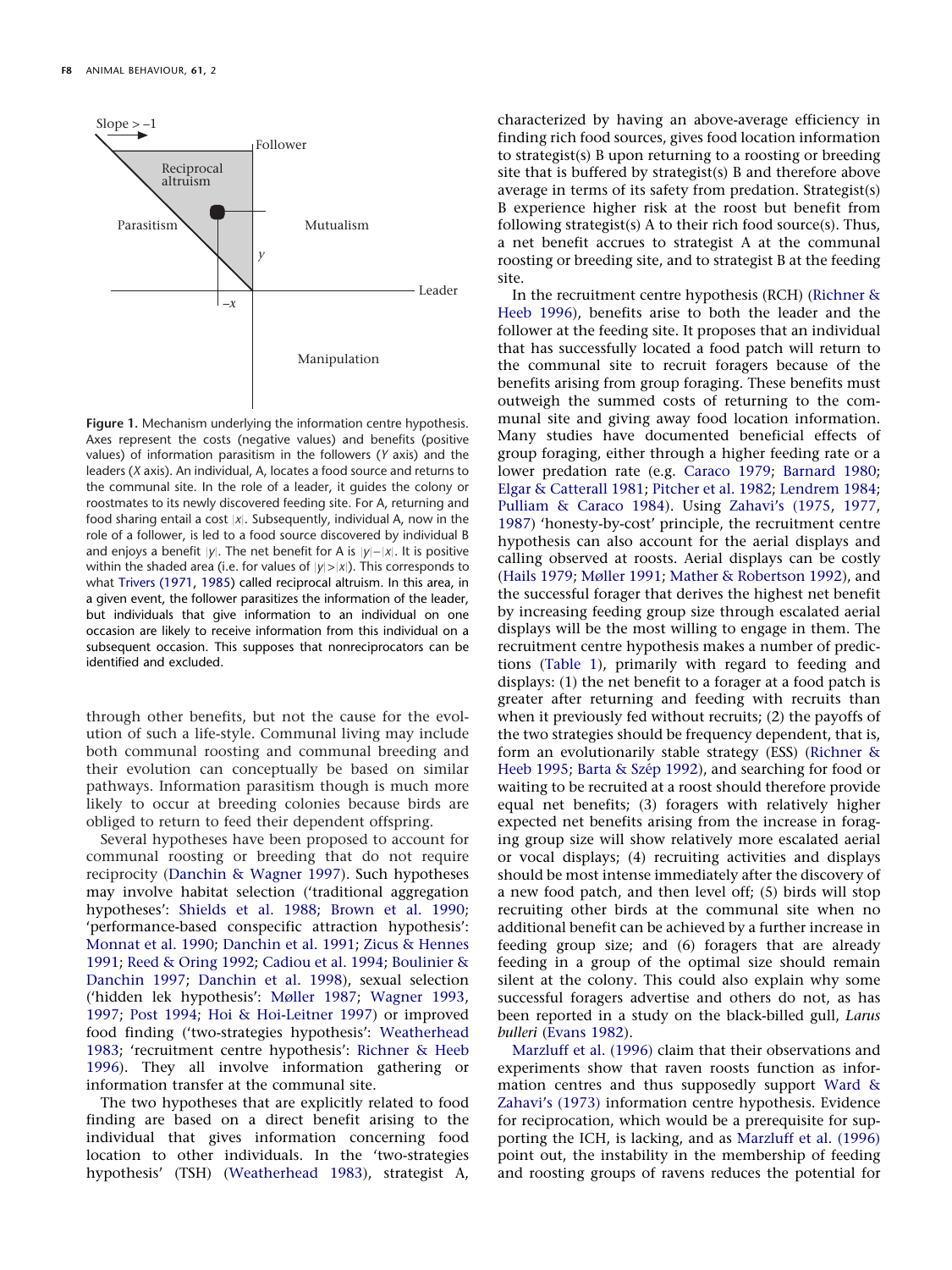|                                                                                                              | <b>ICH</b>                                                                                                                                          | TSH                                                                               | <b>RCH</b>                                                                      |
|--------------------------------------------------------------------------------------------------------------|-----------------------------------------------------------------------------------------------------------------------------------------------------|-----------------------------------------------------------------------------------|---------------------------------------------------------------------------------|
| Reciprocity                                                                                                  | Mandatory                                                                                                                                           | Not required                                                                      | Not required                                                                    |
| Type of benefit                                                                                              | Reciprocal                                                                                                                                          | Mutual                                                                            | Mutual                                                                          |
| Currency of benefit                                                                                          | Food                                                                                                                                                | For some phenotypes<br>food, for others safety<br>from predation                  | Food (and safety from<br>predators)                                             |
| Variation of net benefit<br>among individuals                                                                | Variation possible                                                                                                                                  | Variation possible                                                                | No variation, equal<br>benefits maintained by<br>frequency dependence           |
| Range of phenotypes at<br>communal site                                                                      | All individuals are<br>equally efficient at<br>locating food sources in<br>order to ensure<br>reciprocity                                           | Some individuals are<br>more efficient at<br>locating food sources<br>than others | Individual variation in<br>locating efficiency can<br>exist but is not required |
| Feeding success of<br>discoverer when<br>returning from<br>communal site with<br>co-feeders to food<br>patch | Decreases                                                                                                                                           | Decreases                                                                         | Increases                                                                       |
| and/or                                                                                                       |                                                                                                                                                     |                                                                                   |                                                                                 |
| Predation risk after<br>returning to food patch                                                              | No prediction by<br>original hypothesis                                                                                                             | No prediction by<br>original hypothesis                                           | Decreases                                                                       |
| Stability in the<br>membership of feeding<br>and roosting groups                                             | Required                                                                                                                                            | Not required                                                                      | Not required                                                                    |
| Function of display at<br>communal site                                                                      | (1) Indication of roost<br>position (Ward &<br>Zahavi 1973)                                                                                         | Advertisement of social<br>status to secure access<br>to a safe roosting site     | Recruitment of<br>co-feeders                                                    |
|                                                                                                              | (2) Indicates the 'mood'<br>of the roost (Ward &<br>Zahavi 1973); i.e. the<br>amount of feeding site<br>information available in<br>the roost       |                                                                                   |                                                                                 |
|                                                                                                              | (3) Assessment of<br>competitive strength at<br>a food patch (Zahavi<br>1986)                                                                       |                                                                                   |                                                                                 |
| Timing of display at<br>communal site                                                                        | Displays should be<br>weak after discovery<br>and may then increase                                                                                 | No specific prediction<br>with regard to timing                                   | Displays peak right after<br>discovery and then<br>decline                      |
| Group-size related<br>dynamics of display at<br>communal site                                                | Displays should increase<br>with increasing foraging<br>group size (e.g. when<br>more competitors are<br>present, more<br>information is available) | No group-size related<br>displays predicted                                       | Displays decrease with<br>increasing foraging<br>group size                     |

<span id="page-2-0"></span>**Table 1.** Predictions and requirements of the information centre hypothesis (ICH), the two-strategies hypothesis (TSH) and the recruitment centre hypothesis (RCH)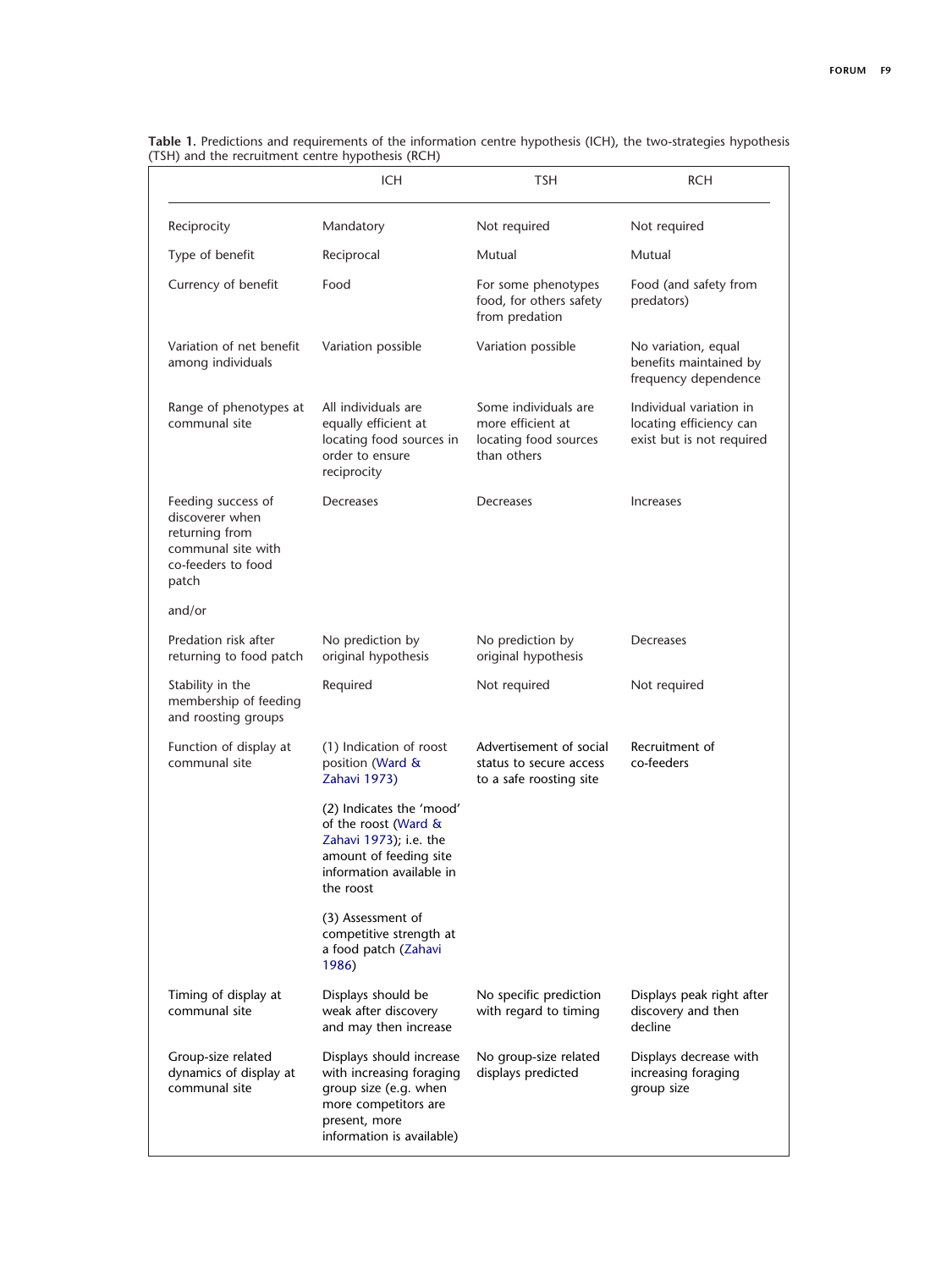reciprocity to favour information transfer. In the RCH, in contrast, there is no need of reciprocity because the benefits of sharing information are immediate, through the positive effects of group foraging. Thus, a recruitment centre can also develop in a system with high instability of group membership. [Marzluff et al. \(1996\)](#page-4-0) have further shown that raven roosts are comprised of both knowledgeable and naïve individuals, and that departures from the roosts are highly synchronized. Experiments showed that birds made naïve of the location of food sources followed roostmates to new feeding sites. Birds made knowledgeable of the location of food sources, by being released at new carcasses, joined roosts and led roostmates to food on three of 20 occasions. Thus, some information is exchanged at the communal site, with knowledgeable individuals leading their roostmates to recently discovered food sources. This may involve specific displays at the roost such as social soaring and honking. Social soaring at roosts is the main display at the communal site, and 'individual ravens were attracted from a distance of at least 10 km to those that were soaring' [\(Marzluff et al. 1996\)](#page-4-0). Social soaring peaked right after the discovery of a new food source, and declined in frequency as feeding group size increased. At dawn, prior to synchronous departure from the roost, a few ravens initiate conspicuous 'honking' vocalizations building to a crescendo. [Marzluff et al. \(1996\)](#page-4-0) mention that it is unknown whether knowledgeable birds may honk or be silent. According to the RCH, ravens should honk when attempting to increase foraging group size, but remain silent if no further benefit arises from an increase in feeding group size. A recruitment strategy from roosts is most likely to occur when the benefits arising from group feeding are high, and when the likelihood of independent discovery of food or local enhancement is low, as is typical for ephemeral food sources. Raven roosts are mainly comprised of vagrant nonbreeders, which feed on patchily distributed and ephemeral food sources and need information on current food dispersion [\(Marzluff](#page-4-0) [et al. 1996\)](#page-4-0). At the food source they must compete with the dominant territory holders [\(Heinrich 1988\)](#page-3-13). They 'are subordinate to local territory holders and have difficulty foraging at defended foods until a group is assembled' [\(Marzluff et al. 1996,](#page-4-0) page 100). Thus, a large number of observations are in agreement with the predictions from the RCH, but in disagreement with the ICH (Table 1).

In summary, the finding that (1) in ravens reciprocal altruism is unlikely, (2) members of raven roosts can derive large benefits through group foraging by recruiting roost members at a feeding site, (3) the timing of displays is correlated with food discovery and therefore feeding group size, and (4) specific displays (social soaring and honking) act as recruitment displays at the roost, suggest that raven roosts function as centres for recruitment of co-feeders. We insist on the necessity for testing the assumptions and predictions that allow us to differentiate between different hypotheses (see [Table 1\)](#page-2-0). The outstanding results by [Marzluff et al. \(1996\)](#page-4-0) suggest that roosting ravens may be an excellent model species to test these specific predictions. We suggest further that the information centre hypothesis should not be used for explaining

the evolution of colonial behaviour unless reciprocity sensu [Trivers \(1971,](#page-4-4) [1985\)](#page-4-7) has been convincingly demonstrated. Because such reciprocity is unlikely to occur in many roosting groups, we believe that the recruitment centre hypothesis is both a more parsimonious and more likely, although not exclusive, explanation for the evolution and/or maintenance of communal roosting. However, the use of a modelling approach is badly needed to clarify the debate about the role of improved food finding in the evolution of communal roosting or breeding in relation to other recent hypotheses [\(Danchin & Wagner](#page-3-0) [1997\)](#page-3-0). Such models should be designed to first test the evolutionary stability of the strategies underlying the different hypotheses, and second, test the capacity of each such strategy to generate animal aggregation and patterns similar to coloniality.

We thank Richard H. Wagner for stimulating discussions regarding the manuscript and three referees for their constructive participation in the debate on the information centre hypothesis.

## **References**

- <span id="page-3-8"></span>**Barnard, C. J.** 1980. Flock feeding and time budgets in the house sparrow *Passer domesticus*. *Animal Behaviour*, **28,** 295–309.
- <span id="page-3-11"></span>Barta, Z. & Szép, T. 1992. The role of information transfer under different food patterns: a simulation study. *Behavioral Ecology*, **3,** 318–324.
- <span id="page-3-5"></span>**Boulinier, T. & Danchin, E.** 1997. The use of conspecific reproductive success for breeding patch selection in territorial migratory species. *Evolutionary Ecology*, **11,** 505–517.
- <span id="page-3-2"></span>**Brown, C. R., Stutchbury, B. J. & Walsh, P. D.** 1990. Choice of colony size in birds. *Trends in Ecology and Evolution*, **5,** 389– 403.
- <span id="page-3-4"></span>**Cadiou, B., Monnat, J. Y. & Danchin, E.** 1994. Prospecting in the kittiwake, *Rissa tridactyla*: different behavioural patterns and the role of squatting in recruitment. *Animal Behaviour*, **47,** 847–856.
- <span id="page-3-7"></span>**Caraco, T.** 1979. Time budgeting and group size: a test of theory. *Ecology*, **60,** 618–627.
- <span id="page-3-0"></span>**Danchin, E. & Wagner, R. H.** 1997. The evolution of coloniality: the emergence of new perspectives. *Trends in Ecology and Evolution*, **12,** 342–347.
- <span id="page-3-3"></span>**Danchin, E., Cadiou, B., Monnat, J. Y. & Rodriguez Estrella, R.** 1991. Recruitment in long-lived birds: conceptual framework and behavioural mechanisms. *Acta Congressus Internationalis Ornithologici*, Hutcheson, **20,** 1641–1656.
- <span id="page-3-6"></span>**Danchin, E., Boulinier, T. & Massot, M.** 1998. Conspecific reproductive success and breeding habitat selection: implications for the evolution of coloniality. *Ecology*, **79,** 2415–2428.
- <span id="page-3-9"></span>**Elgar, M. A. & Catterall, C. P.** 1981. Flocking and predator surveillance in house sparrows: a test of an hypothesis. *Animal Behaviour*, **29,** 868–872.
- <span id="page-3-1"></span>**Enquist, M. & Leimar, O.** 1993. The evolution of cooperation in mobile organisms. *Animal Behaviour*, **45,** 747–757.
- <span id="page-3-12"></span>**Evans, R. M.** 1982. Foraging flock recruitment at a black-billed gull colony: implications for the information center hypothesis. *Auk*, **99,** 24–30.
- <span id="page-3-10"></span>**Hails, C. J.** 1979. A comparison of flight energetics in hirundines and other birds. *Comparative Biochemistry and Phsyiology*, **63,** 581–585.
- <span id="page-3-13"></span>**Heinrich, B.** 1988. Winter foraging at carcasses by three sympatric corvids, with emphasis on recruitment by the raven, *Corvus corax*. *Behavioral Ecology and Sociobiology*, **23,** 141–156.